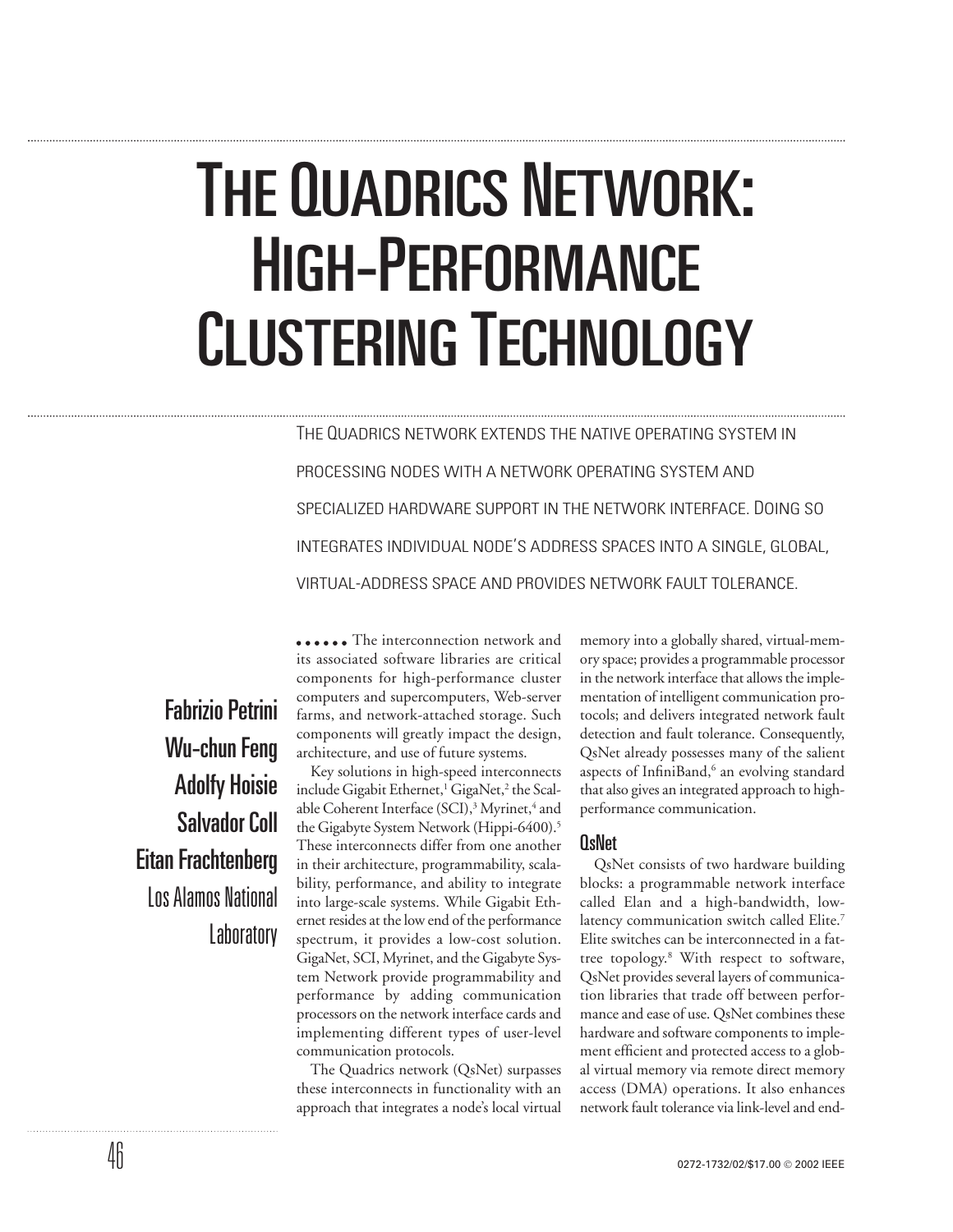

to-end protocols that detect faults and automatically retransmit packets.

### Elan network interface

The Elan network interface (we refer to the Elan3 version of Elan in this article) connects the Quadrics network to a processing node containing one or more CPUs. In addition to generating and accepting packets to and from the network, Elan provides substantial local processing power to implement high-level, message-passing protocols such as the Message-Passing Interface (MPI). The internal functional structure of Elan, shown in Figure 1, centers around two primary processing engines: the microcode processor and the thread processor.

The 32-bit microcode processor supports four hardware threads. Each thread can independently issue pipelined memory requests to the memory system. Up to eight requests can be outstanding at any given time. Scheduling for the microcode processor permits a thread to wake up, schedule a new memory access based on the result of a previous memory access, and go back to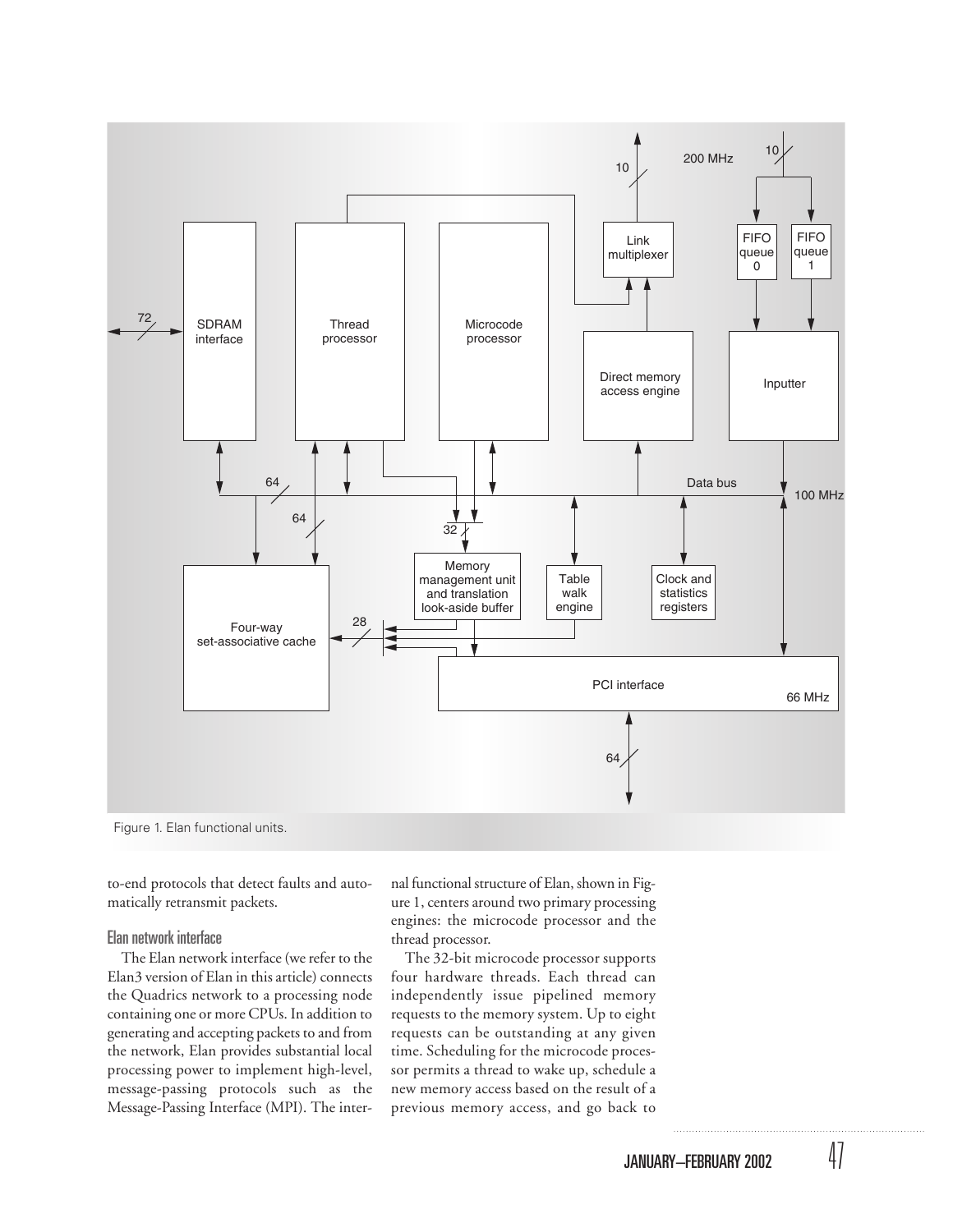#### CLUSTERING TECHNOLOGY

sleep in as few as two system clock cycles. The four microcode threads are for

- the inputter, which handles input transactions from the network;
- the DMA engine, which generates DMA packets to write to the network, prioritizes outstanding DMAs, and time-slices large DMAs to prevent adverse blocking of small DMAs;
- processor scheduling, which prioritizes and controls the thread processor's scheduling and descheduling; and
- the command processing, which handles requested operations (commands) from the host processor at the user level.

The thread processor is a 32-bit RISC processor that helps implement higher-level messaging libraries without explicit intervention from the main CPU. To better support the implementation of high-level messagepassing libraries without the main CPU's explicit intervention, QsNet augments the instruction set with extra instructions. These extra instructions help construct network packets, manipulate events, efficiently schedule threads, and block save and restore a thread's state when scheduling.

The memory management unit (MMU) translates 32-bit virtual addresses into either 28-bit local SDRAM physical addresses or 48 bit peripheral component interconnect (PCI) physical addresses. To translate these addresses, the MMU contains a 16-entry, fully associative, translation look-aside buffer, and a small data path and state machine to perform table walks to fill the translation look-aside buffer and save trap information when the MMU experiences a fault.

Elan contains routing tables that translate every virtual processor number into a sequence of tags that determine the network route. The system software can load several routing tables to provide different routing strategies.

Elan has an 8-Kbyte memory cache (organized as four sets of 2 Kbytes) and a 64-Mbyte SDRAM. The cache line size is 32 bytes. The cache performs pipelined fills from SDRAM and can issue multiple cache fills and write backs for different units while still servicing accesses for units that hit on the cache. The

SDRAM interface is 64 bits in length with eight check bits added to provide errorcorrecting code. The memory interface also contains 32-byte write and read buffers.

The link logic transmits and receives data from the network and generates 9 bits and a clock signal on each half of the clock cycle. Each link provides buffer space for two virtual channels with a 128-entry, 16-bit FIFO RAM for flow control.

#### Elite switch

Elite provides

- eight bidirectional links supporting two virtual channels in each direction,
- an internal  $16 \times 8$  full crossbar switch (the crossbar has two input ports for each input link to accommodate two virtual channels),
- a nominal transmission bandwidth of 400 Mbytes/s in each link direction and a flow-through latency of 35 ns,
- packet error detection and recovery with cyclic-redundancy-check-protected routing and data transactions,
- two priority levels combined with an aging mechanism to ensure fair delivery of packets in the same priority level,
- hardware support for broadcasts, and
- adaptive routing.

QsNet connects Elite switches in a quaternary fat-tree topology, which belongs to the more general class of *k-*ary *n*-trees.9 A quaternary fat tree of dimension *n* is composed of 4*<sup>n</sup>* processing nodes and *n* × 4*<sup>n</sup>*−<sup>1</sup> switches interconnected as a delta network; it can be recursively built by connecting four quaternary fat trees of dimension *n* − 1. Figure 2 shows quaternary fat trees of dimensions 1, 2, and 3.

*Packet routing.* Elite networks are source routed. The Elan network interface, which resides in the network node, attaches route information to the packet header before injecting the packet into the network. The route information is a sequence of Elite link tags. As the packet moves inside the network, each Elite switch removes the first route tag from the header and forwards the packet to the next Elite switch in the route or to the final destination. The routing tag can identify either a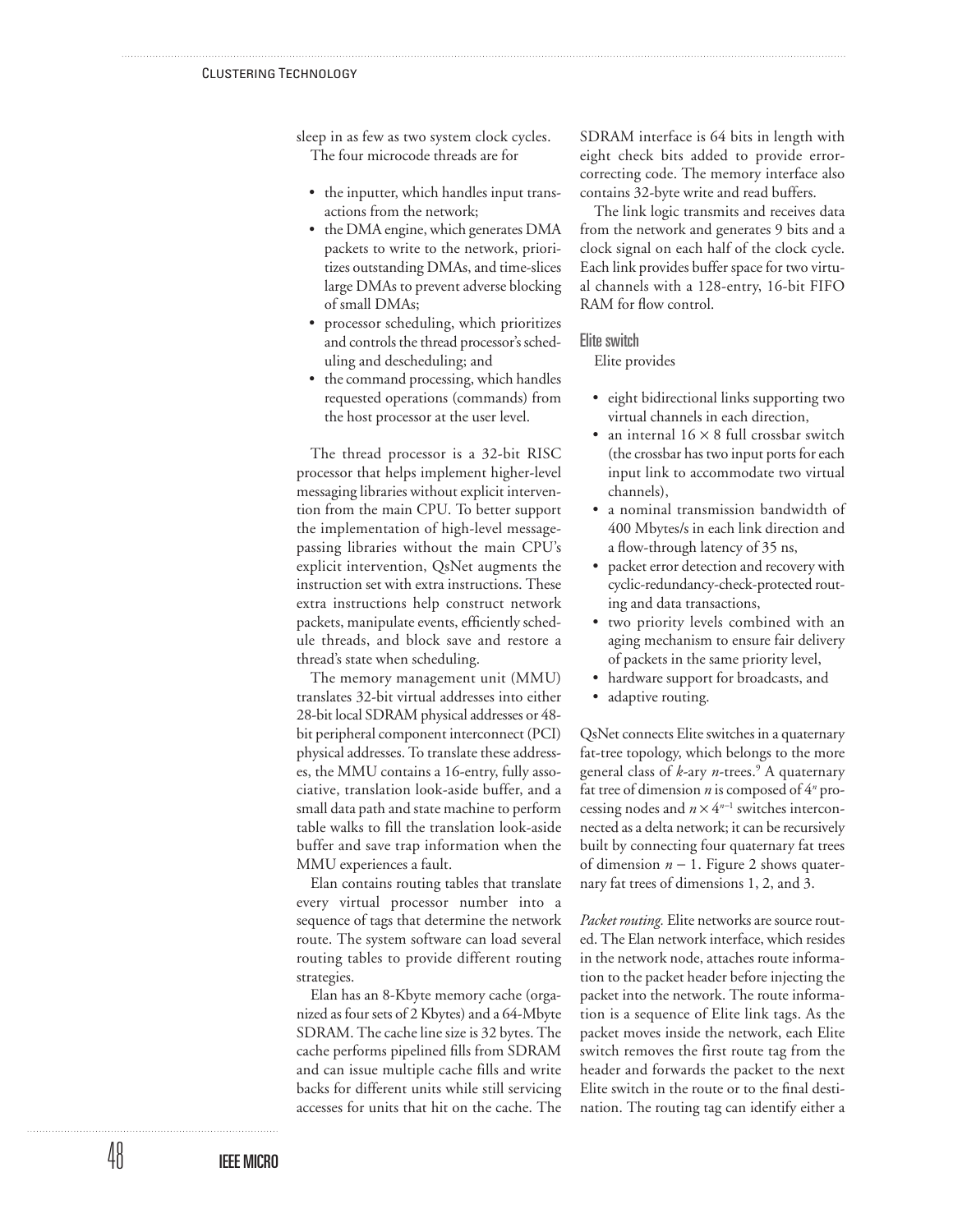single output link or a group of links.

The Elan interface pipelines each packet transmission into the network using wormhole flow control. At the link level, the Elan interface partitions each packet into smaller 16-bit units called flow control digits or *flits*. <sup>10</sup> Every packet closes with an end-of-packet token, but the source Elan normally only sends the end-ofpacket token after receipt of a packet acknowledgment token. This process implies that every packet transmission creates a virtual circuit between source and destination.

Network nodes can send packets to multiple destinations using the network's broadcast capability.11 For successful broadcast packet delivery, the source node must receive a positive acknowledgment from all the broadcast group recipients. All Elan interfaces connected to the network can receive the broadcast packet but, if desired, the sender can limit the broadcast set to a subset of physically contiguous Elans.

## Global virtual memory

Elan can transfer information directly between the address spaces of groups of cooperating processes while maintaining hardware protection between these process groups. This capability—called *virtual operation*—is a sophisticated extension to the conventional virtual memory mechanism that is based on two concepts: Elan virtual memory and Elan context.

*Elan virtual memory.* Elan contains an MMU to translate the virtual memory addresses issued by the various on-chip functional units (thread processor, DMA engine, and so on) into physical addresses. These physical memory addresses can refer to either Elan local memory (SDRAM) or the node's main memory. To support main memory accesses, the configuration tables for the Elan MMU are synchronized with the main processor's MMU tables so that Elan can access its virtual address space. The system software is responsible for MMU table synchronization and is invisible to programmers.

The Elan MMU can translate between virtual addresses in the main processor format (for example, a 64-bit word, big-endian architecture, such as that of the AlphaServer) and virtual addresses written in the Elan format (a 32-bit word, little-endian architecture). A



Figure 2. Quaternary *n*-trees of dimensions 1 (a), 2 (b), and 3 (c).

processor with a 32-bit architecture (for example, an Intel Pentium) requires only one-toone mapping.

Figure 3 (next page) shows a 64-bit processor mapping. The 64-bit addresses starting at 0x1FF0C808000 are mapped to the Elan's 32-bit addresses starting at 0xC808000. This means that the main processor can directly access virtual addresses in the range 0x1FF0C808000 to 0x1FFFFFFFFFFF, and Elan can access the same memory with addresses in the 0xC808000 to 0xFFFFFFFF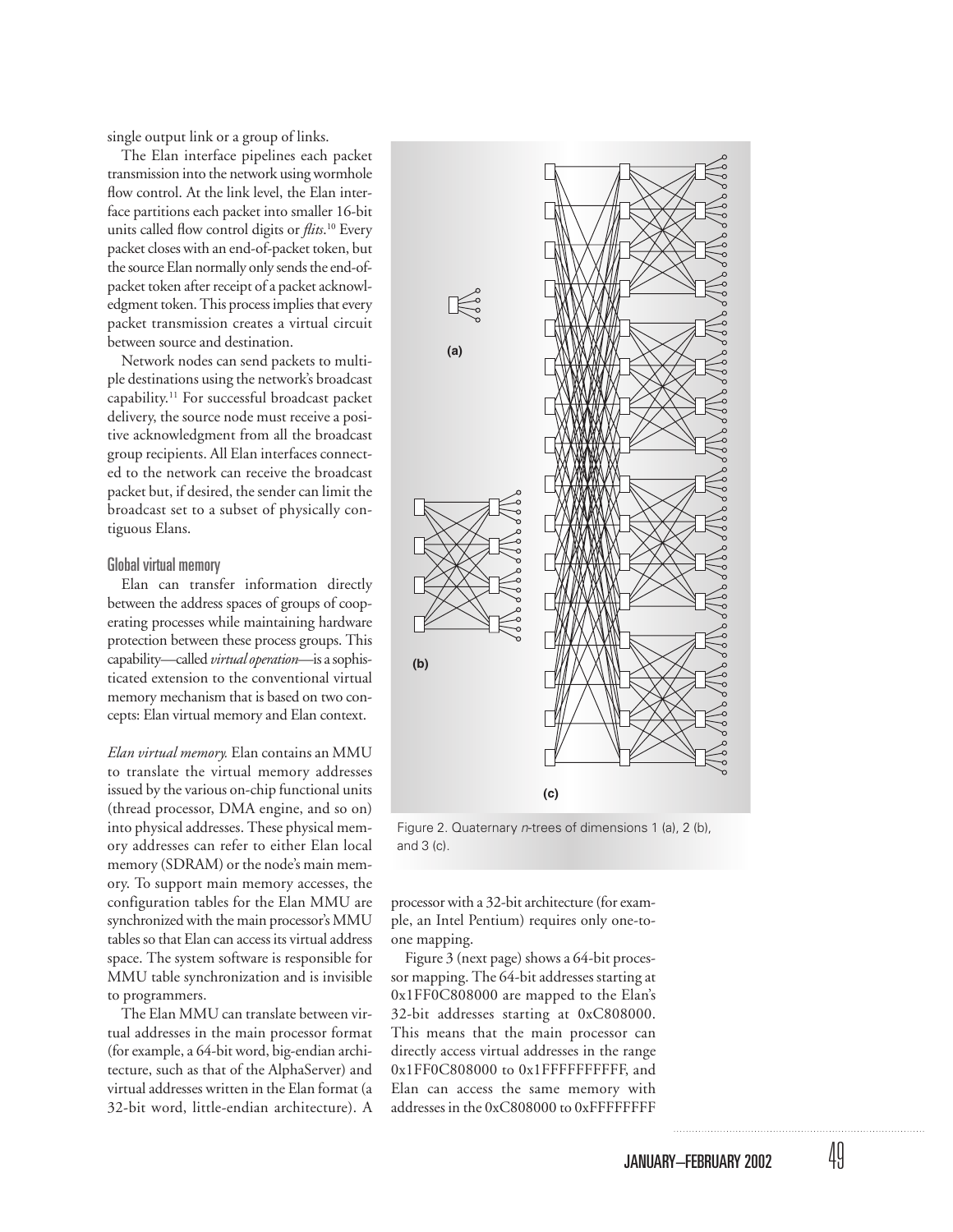#### CLUSTERING TECHNOLOGY





range. In our example, the user can allocate main memory using **malloc**, and the process heap can grow outside the region directly accessible by the Elan, which is delimited by 0x1FFFFFFFFFF. To avoid this problem, both the main and Elan memory can be allocated using a consistent memory allocation mechanism.

As shown in Figure 3, the MMU tables can map a common region of virtual memory called the memory allocator heap. The allocator maps, on demand, physical pages—of either main or Elan memory—into this virtual address range. Thus, using allocation functions provided by the Elan library, the user can allocate portions of virtual memory either from main or Elan memory, and the main processor and Elan MMUs can be kept consistent.

For efficiency, programmers can locate some objects—for example, communication buffers or DMA descriptors on the Elan memory. This way, Elan can process them independently of the main processor.

*Elan context.* In a conventional virtual-memory system, each user process has an assigned process identification number that selects the MMU table set and, therefore, the physical address spaces accessible to the user process. QsNet extends this concept so that the user address spaces in a parallel program can intersect. Elan replaces the process identification number value with a context value. User processes can directly access an exported segment of remote memory using a context value and a virtual address. Furthermore, the context value also determines which remote processes can access the address space via the Elan network and where those processes reside. If the user process is multithreaded, the threads

will share the same context just as they share the same main-memory address space. If the node has multiple physical CPUs, then different CPUs can execute the individual threads. However, the threads will still share the same context.

#### Network fault detection and fault tolerance

QsNet implements network fault detection and tolerance in hardware. (It is important to note that this fault detection and tolerance occurs between two communicating Elans). Under normal operation, the source Elan transmits a packet (that is, route information for source routing followed by one or more transactions). When the receiver in the destination Elan receives a transaction with an ACK Now flag, it means that this transaction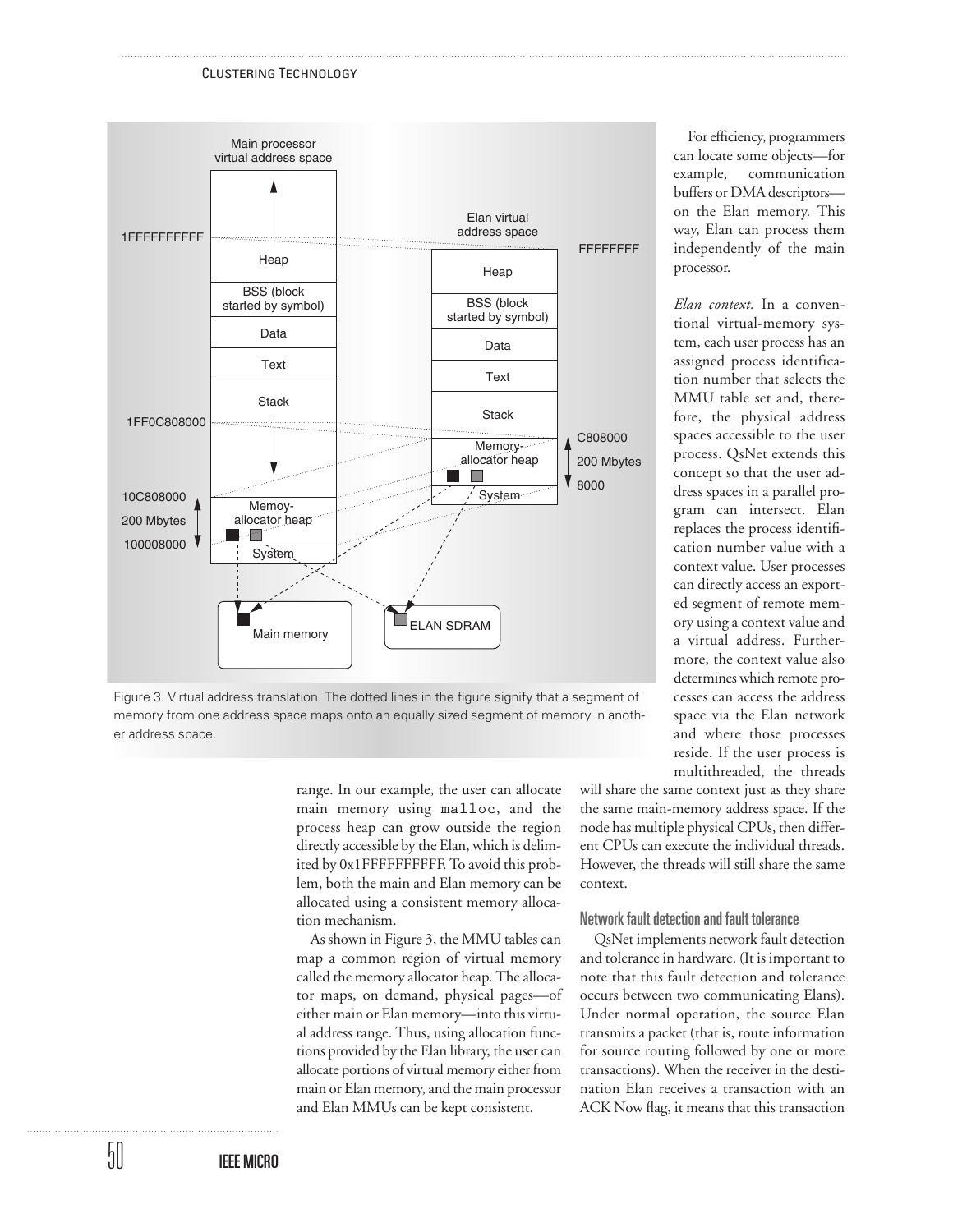

Figure 4. Elan programming libraries.

is the last one for the packet. The destination Elan then sends a packet acknowledgment token back to the source Elan. Only when the source Elan receives the packet acknowledgment token does it send an end-of-packet token to indicate the packet transfer's completion. The fundamental rule of Elan network operation is that for every packet sent down a link, an Elan interface returns a single packet-acknowledgment token. The network will not reuse the link until the destination Elan sends such a token.

If an Elan detects an error during a packet transmission over QsNet, it immediately sends an error message without waiting for a packetacknowledgment token. If an Elite detects an error, it automatically transmits an error message back to the source and the destination. During this process, the source and destination Elans and the Elites between them isolate the faulty link and/or switch via per-hop fault detection;<sup>7</sup> the source receives notification about the faulty component and can retry the packet transmission a default number of times. If this is unsuccessful, the source can appropriately reconfigure its routing tables to avoid the faulty component.

## Programming libraries

Figure 4 shows the different programming libraries for the Elan network interface. These libraries trade off speed with machine independence and programmability. The Elan3lib provides the lowest-level, user space programming interface to the Elan3. At this level, processes in

a parallel job can communicate through an abstraction of distributed, virtual, shared memory. Each process in a parallel job is allocated a virtual process identification (VPID) number and can map a portion of its address space into an Elan. These address spaces, taken in combination, constitute a distributed, virtual, shared memory. A combination of a VPID and a virtual address can provide an address for remote memory (that is, memory on another processing node belonging to a process). The system software and the Elan hardware use VPID to locate the Elan context when they perform a remote communication. Since Elan has its own MMU, a process can select which part of its address space should be visible across the network, determine specific access rights (for example, write or read only), and select the set of potential communication partners.

Elanlib is a higher-level interface that releases the programmer from the revision-dependent details of Elan and extends Elan3lib with pointto-point, tagged message-passing primitives (called tagged message ports or Tports). Standard communication libraries such as that of the MPI-2 standard<sup>12</sup> or Cray Shmem are implemented on top of Elanlib.

## Elan3lib

The Elan3lib library supports a programming environment where groups of cooperating processes can transfer data directly, while protecting process groups from each other in hardware. The communication takes place at the user level, with no copy, bypassing the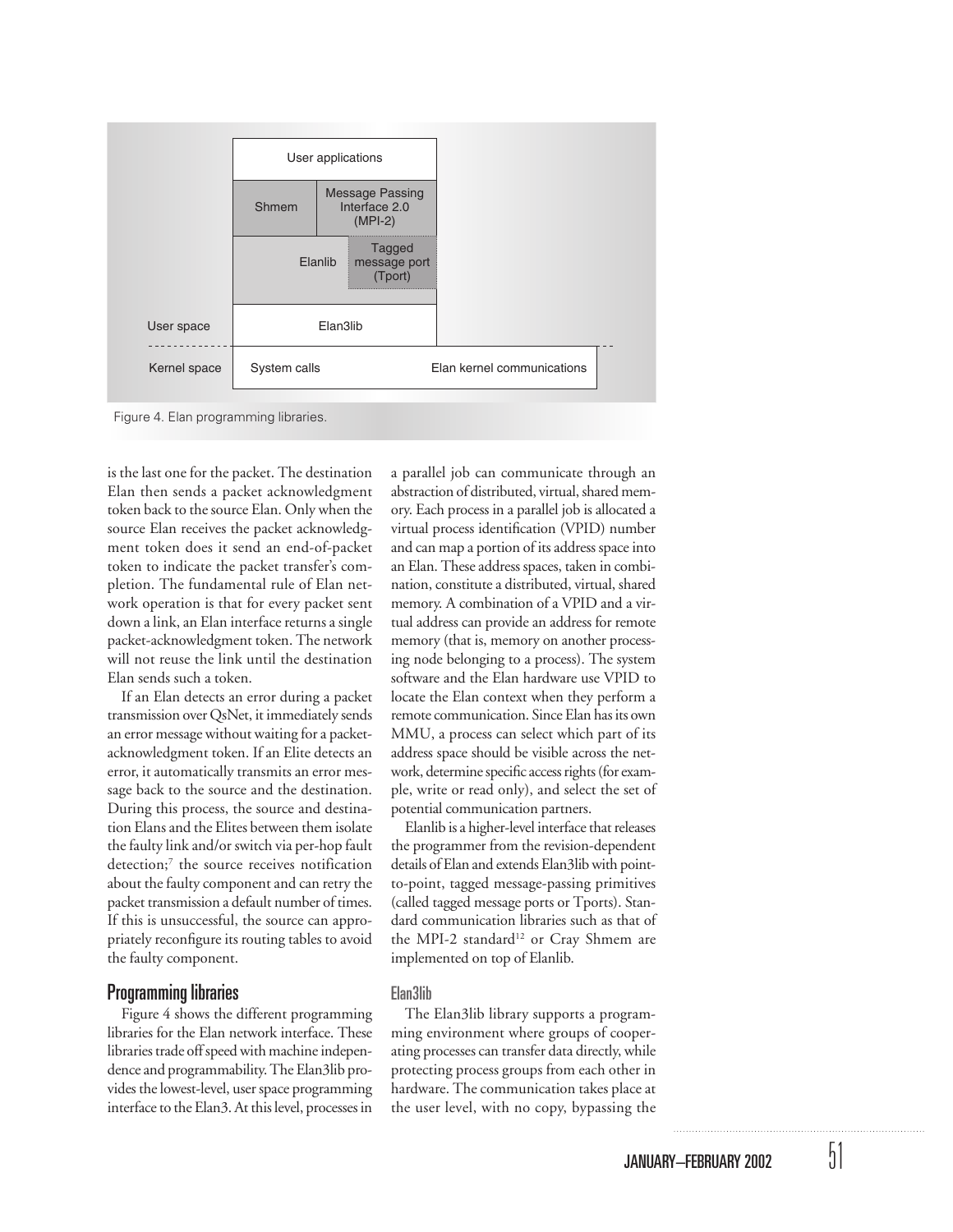operating system. The main features of Elan3lib are the memory mapping and allocation scheme (described previously), event notification, and remote DMA transfers.

Events provide a general-purpose mechanism for processes to synchronize their actions. Threads running on Elan and processes running on the main processor can use this mechanism. Processes, threads, packets, and so on can access events both locally and remotely. In this way, intranetwork synchronization of processes is possible, and events can indicate the end of a communication operation, such as the completion of a remote DMA. QsNet stores events in Elan memory to guarantee atomic execution of the synchronization primitives. (The current PCI bus implementations cannot guarantee atomic execution, so it is not possible to store events in main memory.) Processes can wait for an event to by triggered by blocking, busy-waiting, or polling. In addition, processes can tag an event as block copy. The block-copy mechanism works as follows: A process can initialize a block of data in Elan memory to hold a predefined value. An equivalent-sized block is located in main memory, and both blocks are in the user's virtual address space. When the specified event is set—for example when a DMA transfer has completed—a block copy takes place. That is, the hardware in the Elan—the DMA engine—copies the block in Elan memory to the block in main memory. The user process polls the block in main memory to check its value (by, for example, bringing a copy of the corresponding memory block into the level-two cache) without polling for this information across the PCI bus. When the value is the same as that initialized in the source block, the process knows that the specified event has occurred.

The Elan supports remote DMA transfers across the network, without any copying, buffering, or operating system intervention. The process that initiates the DMA fills out a DMA descriptor, which is typically allocated on the Elan memory for efficiency. The DMA descriptor contains source and destination process VPIDs, the amount of data, source and destination addresses, two event locations (one for the source and the other for the destination process), and other information that enhances fault tolerance. Figure 5 outlines the typical steps of remote DMA. The command

processor referred to in the figure is an Elan microcode thread that processes user commands; it is not a specific microprocessor.

#### Elanlib and Tports

Elanlib is a machine-independent library that integrates the main features of Elan3lib with Tports. Tports provide basic mechanisms for point-to-point message passing. Senders can label each message with a tag, sender identity, and message size. This information is known as the envelope. Receivers can receive their messages selectively, filtering them according to the sender's identity and/or a tag on the envelope. The Tports layer handles communication via shared memory for processes on the same node. The Tports programming interface is very similar to that of MPI.

Tports implement message sends (and receives) with two distinct function calls: a nonblocking send that posts and performs the message communication, and a blocking send that waits until the matching start send is completed, allowing implementation of different flavors of higher-level communication primitives.

Tports can deliver messages synchronously and asynchronously. They transfer synchronous messages from sender to receiver with no intermediate system buffering; the message does not leave the sender until the receiver requests it. QsNet copies asynchronous messages directly to the receiver's buffers if the receiver has requested them. If the receiver has not requested them, it copies asynchronous messages into a system buffer at the destination.

## **Experiments**

We tested QsNet's main features on an experimental cluster with 16 dual-processor, symmetric multiprocessors (SMPs) equipped with 733-MHz Pentium IIIs. Each SMP uses a motherboard based on the Serverworks HE chipset with a 1-Gbyte SDRAM and two 64 bit, 66-MHz PCI slots (one of which is used by the Elan PCI card QM-400). The interconnection network is a quaternary fat tree of dimension two, composed of eight 8-port Elite switches integrated on the same board. We used the Linux 2.4.0-test7 operating system during this evaluation.

To expose the basic performance of QsNet, we wrote our benchmarks at the Elan3lib level. We also briefly analyzed the overhead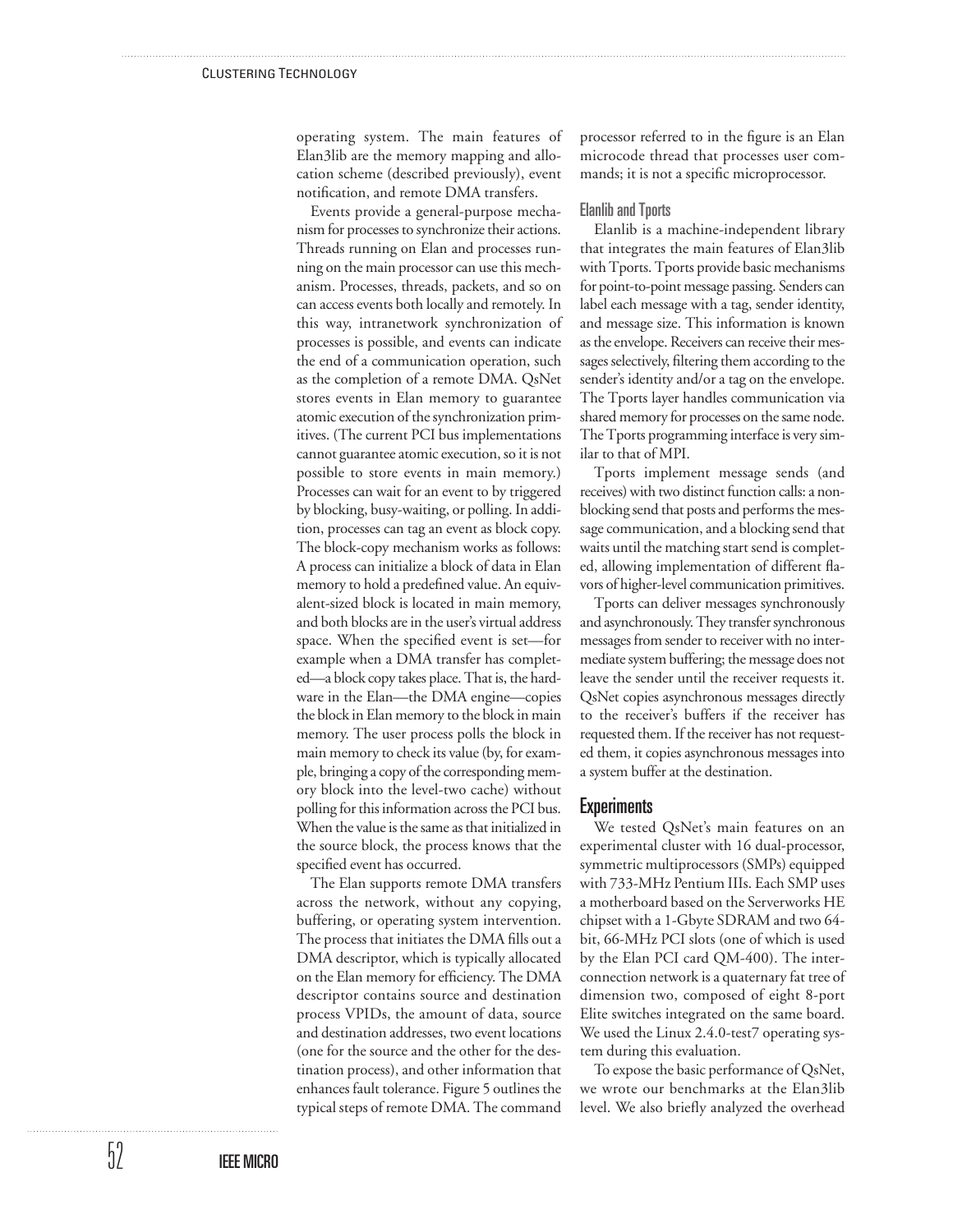

Figure 5. Execution of a remote DMA. The sending process initializes the DMA descriptor in the Elan memory (1) and communicates the address of the DMA descriptor to the command processor (2). The command processor checks the correctness of the DMA descriptor (3) and adds it to the DMA queue (4). The DMA engine performs the remote DMA transaction (5). Upon transaction completion, the remote inputter notifies the DMA engine (6), which sends an acknowledgment to the source Elan's inputter (7). The inputters or the hardware in the Elan can notify source (8, 9, 10) and destination (11, 12, 13) events, if needed.

introduced by Elanlib and an implementation of MPI-2 (based on a port of MPI-CH onto Elanlib).

To identify different bottlenecks, we placed the communication buffers for our unidirectional and bidirectional ping tests either in main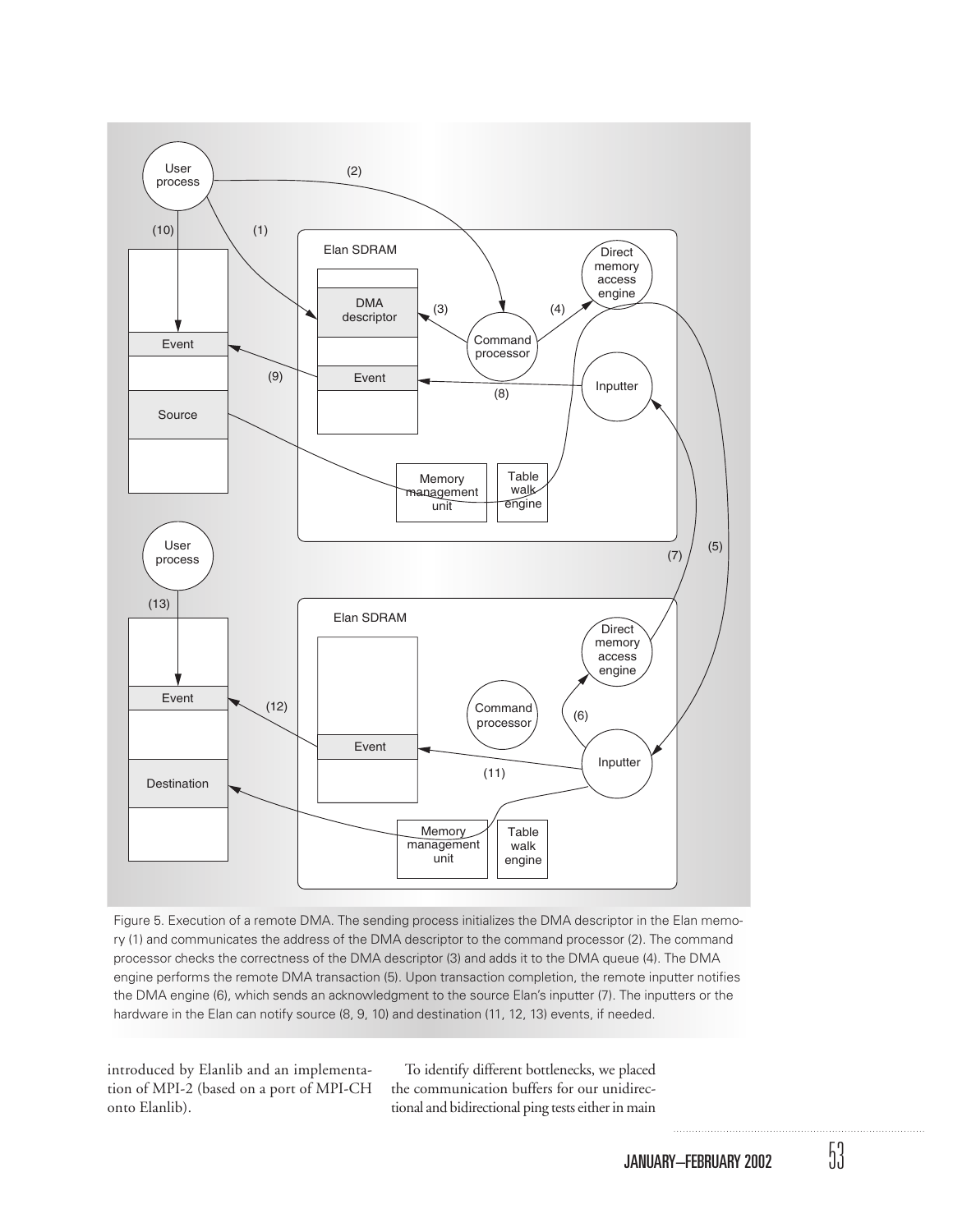#### CLUSTERING TECHNOLOGY



Figure 6. Unidirectional pings: bandwidth (a) and latency (b).

or Elan memory. The communication alternatives between memories include main to main, Elan to Elan, Elan to main, and main to Elan.

## Unidirectional ping

Figure 6a shows the results for the unidirectional ping. The asymptotic bandwidth for all communication libraries and buffer mappings lies in a narrow range from 307 Mbytes/s for MPI to 335 Mbytes/s for Elan3lib. The results also show a small performance asymmetry between read and write performance on the PCI bus. With Elan3lib, the read and write bandwidths are 321 and 317 Mbytes/s. The system reaches a peak bandwidth of 335 Mbytes/s when we place both source and destination buffers in Elan memory.

We can logically organize the graphs in Figure 6a into three groups: those relative to Elan3lib with the source buffer in Elan memory, Elan3lib with the source buffer in main memory, and Tports and MPI. In the first group, the latency is low for small and mediumsized messages. This basic latency increases in the second group because of the extra delay to cross the source PCI bus. Finally, both Tports and MPI use the thread processor to perform tag matching, and this further increases the overhead.

Figure 6b shows the latency of messages in the range 0 to 4 Kbytes. With Elan3lib, the latency for 0-byte messages is only 1.9 µs and is almost constant at 2.4 µs for messages up to 64 bytes, because the Elan interface can pack these messages as a single write block transaction. The latency at the Tports and MPI levels increases to 4.4

and 5.0 µs. At the Elan3lib level, latency is mostly at the hardware level, whereas with Tports, system software runs as a thread in the Elan to match the message tags. This introduces the extra overhead responsible for the higher latency value. The noise at 256 bytes, shown in Figure 6b, is due to the message

54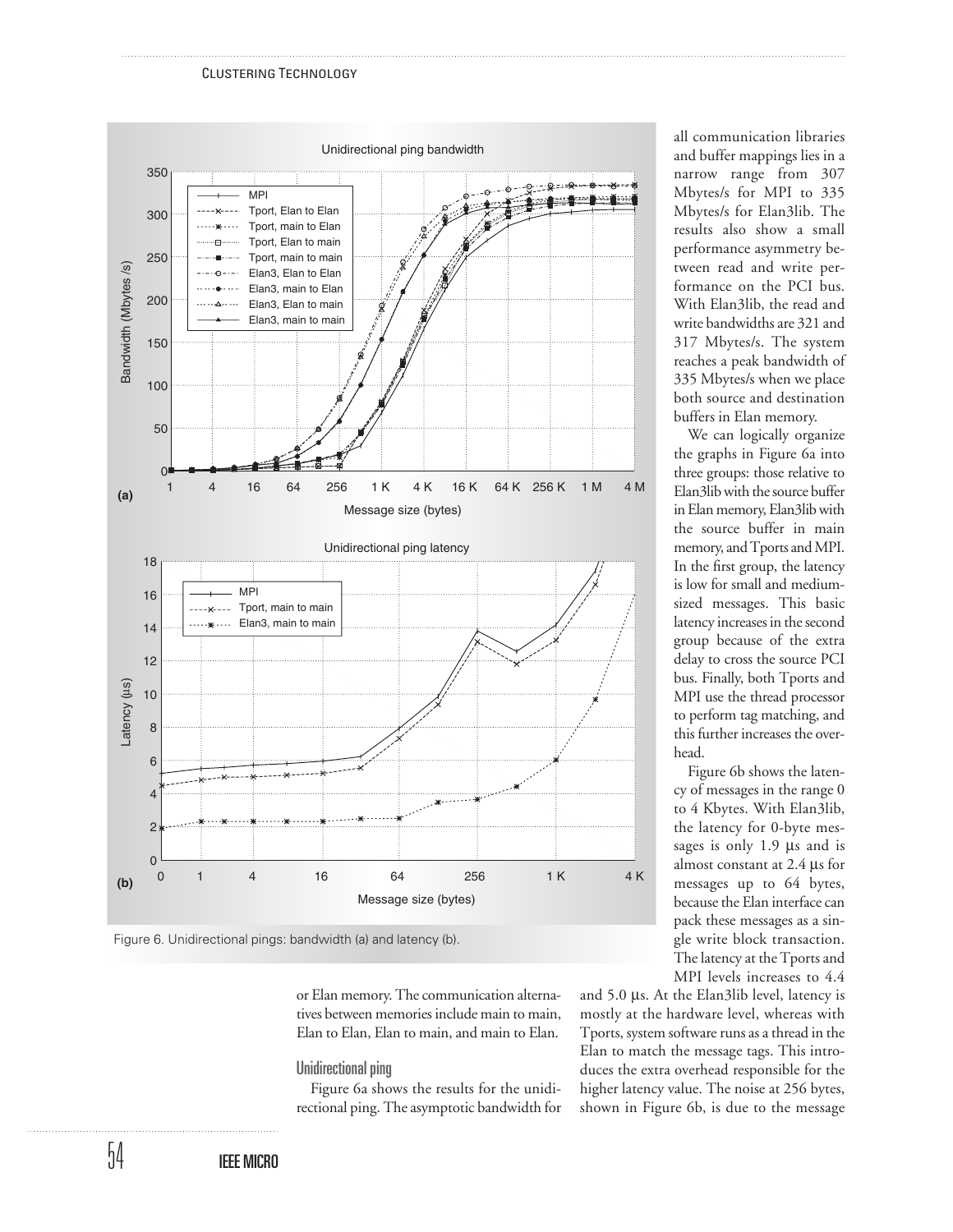transmission policy. Elan inlines messages smaller than 288 bytes together with the message envelope so that they are immediately available when a receiver requests them. It always sends larger messages synchronously, and only after the receiver has posted a matching request.

### Bidirectional ping

Figure 7a shows that full network bidirectionality cannot be achieved in practice. The maximum unidirectional value, obtained as half of the measured bidirectional traffic, is approximately 280 Mbytes/s, whereas, in the unidirectional case, it was 335 Mbytes/s. This gap in bandwidth exposes bottlenecks in the network and in the network interface. DMA engine interleaving with the inputter, the sharing of the Elan's internal data bus, and linklevel interference in the Elite network cause this performance degradation. Counterintuitively, this 280 Mbytes/s value occurs when the source buffer is in main memory and the destination buffer is in Elan memory, rather than when both buffers are in Elan memory. In this case, the Elan memory is the bottleneck. The bidirectional bandwidth for main memory to main memory traffic is 160 Mbytes/s for all libraries. Figure 7b shows how bidirectional traffic affects latency with Elan3lib, Tports, and MPI.

## Bidirectional ping bandwidth 300 MPI Tport, Elan to Elan 250 Tport, main to Elan Tport, Elan to main Tport, main to main Bandwidth (Mbytes/s) 200 Bandwidth (Mbytes/s) Elan3, Elan to Elan Elan3, main to Elan Elan3, Elan to main 150 Elan3, main to main 100 50  $\Omega$ 4 16 64 256 1 K 4 K 16 K 64 K 256 K 1 M 4 M **(a)** Message size (bytes) Bidirectional ping latency 30 MPI Tport, main to main 25 Elan3, main to main 20 Latency (µs) Latency (µs) 15 10 5  $0\frac{L}{2}$ 0 1 4 16 64 256 1 K 4 K **(b)** Message size (bytes)

Figure 7. Bidirectional pings:bandwidth (a) and latency (b).

**Hotspot** 

A hotspot is a single memory location that processors access repeatedly. To measure QsNet's vulnerability to such hotspots, we read from and write to the same memory location from an increasing number of processors (one per SMP). Figure 8 (next page) plots bandwidth for increasing numbers of SMPs. The upper curve of this figure shows the aggregate global bandwidth for all processes. The curves are remarkably flat, reaching 314 and 307 Mbytes/s for read and write hotspots. The lower curves show the per-SMP band-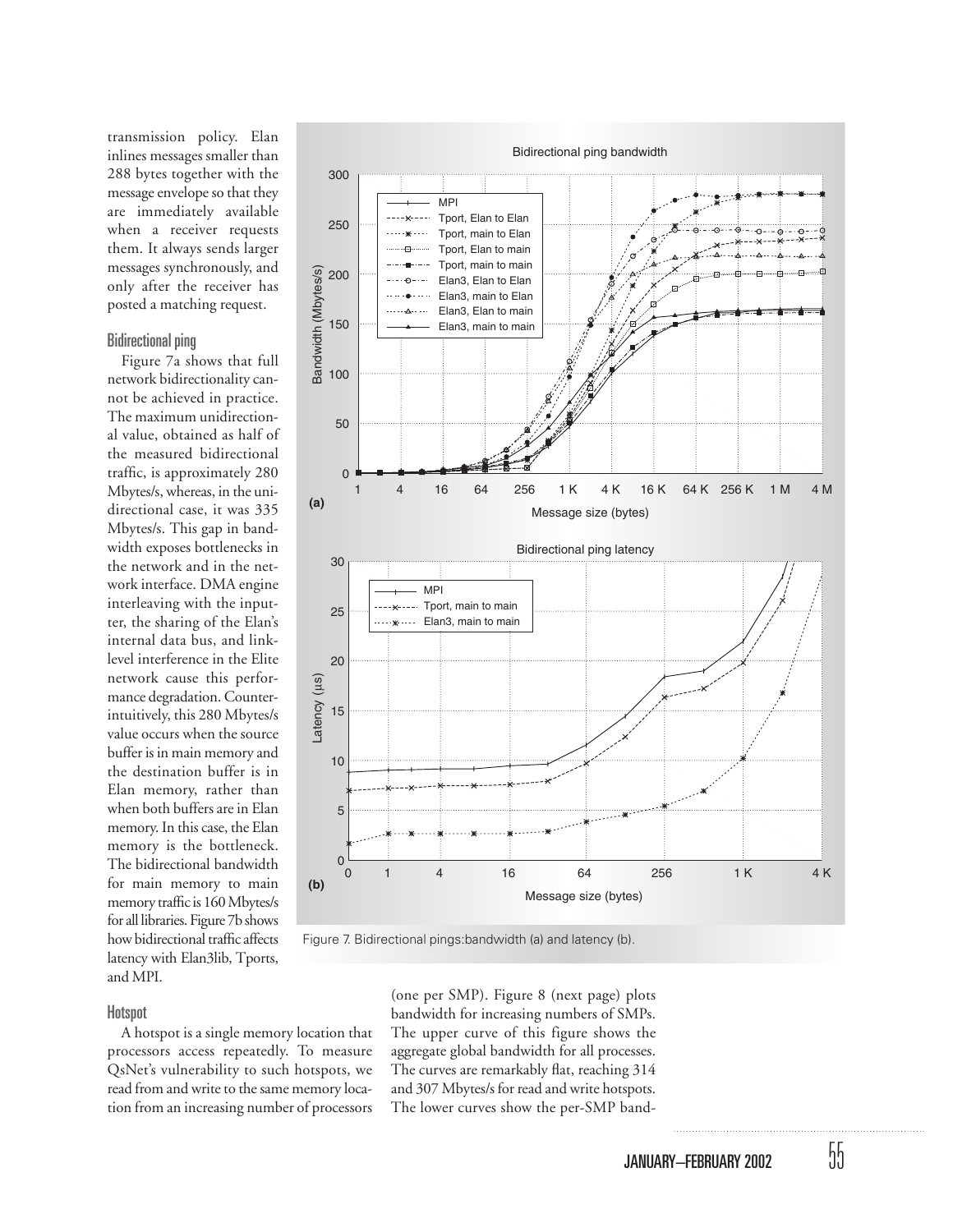

Figure 8. Bandwidth variation for read and write hotspots.

width. The scalability of this type of memory operation is very good, up to the available number of processors in our cluster.

ur analysis shows that in all components of the performance space we analyzed, the network and its libraries deliver excellent performance to users. Future work includes scalability analysis for larger configurations, performance testing of a larger subset of collective communication patterns, and performance analysis for scientific applications. MICRO

#### **Acknowledgments**

We thank the Quadrics team—David Addison, Jon Beecroft, Robin Crook, Moray McLaren, David Hewson, Duncan Roweth, and John Taylor—for their generous support. This work was supported by the US Department of Energy through Los Alamos National Laboratory contract W-7405-ENG-36.

#### **References**

- 1. R. Seifert, *Gigabit Ethernet: Technology and Applications for High Speed LANs*, Addison Wesley, Reading, Mass., 1998.
- 2. W. Vogels et al., "Tree-Saturation Control in the AC3 Velocity Cluster," *Hot Interconnects 8*, Aug. 2000; http://www.cs.cornell.edu/

vogels/clusters/ac3/hoti\_files/frame.htm (current Dec. 2001).

- 3. H. Hellwagner, "The SCI Standard and Applications of SCI," *SCI: Scalable Coherent Interface*, *Lecture Notes in Computer Science*, vol. 1291, H. Hellwagner and A. Reinfeld, eds., Springer-Verlag, Heidelberg, Germany, 1999, pp. 95-116.
- 4. N.J. Boden et al., "Myrinet: A Gigabit-per-Second Local Area Network," *IEEE Micro*, vol. 15, no. 1, Jan. 1995, pp. 29-36.
- 5. D. Tolmie et al., "HiPPI-800 to HiPPI-6400: A Changing of the Guard and Gateway to the Future," *Proc. 6th Int'l Conf. Parallel Interconnects* (PI), IEEE CS Press, Los Alamitos, Calif., 1999, pp. 194-201.
- 6. D. Cassiday, "InfiniBand Architecture Tutorial," *Hot Chips 12*, Aug. 2000; http:// www.cs.cf.ac.uk/Igds/distagen/infiniband. pdf (current Dec. 2001).
- 7. *Elan Programming Manual*, Quadrics Supercomputers World Ltd., Bristol, England, UK, Jan. 1999; http://www.cineca.it/manuali/ QSW/docs/html/ElanProgMan/ElanProgMan. html**.**
- 8. C.E. Leiserson, "Fat-Trees: Universal Networks for Hardware Efficient Supercomputing," *IEEE Trans. Computers*, vol. C-34, no. 10, Oct. 1985, pp. 892-901.